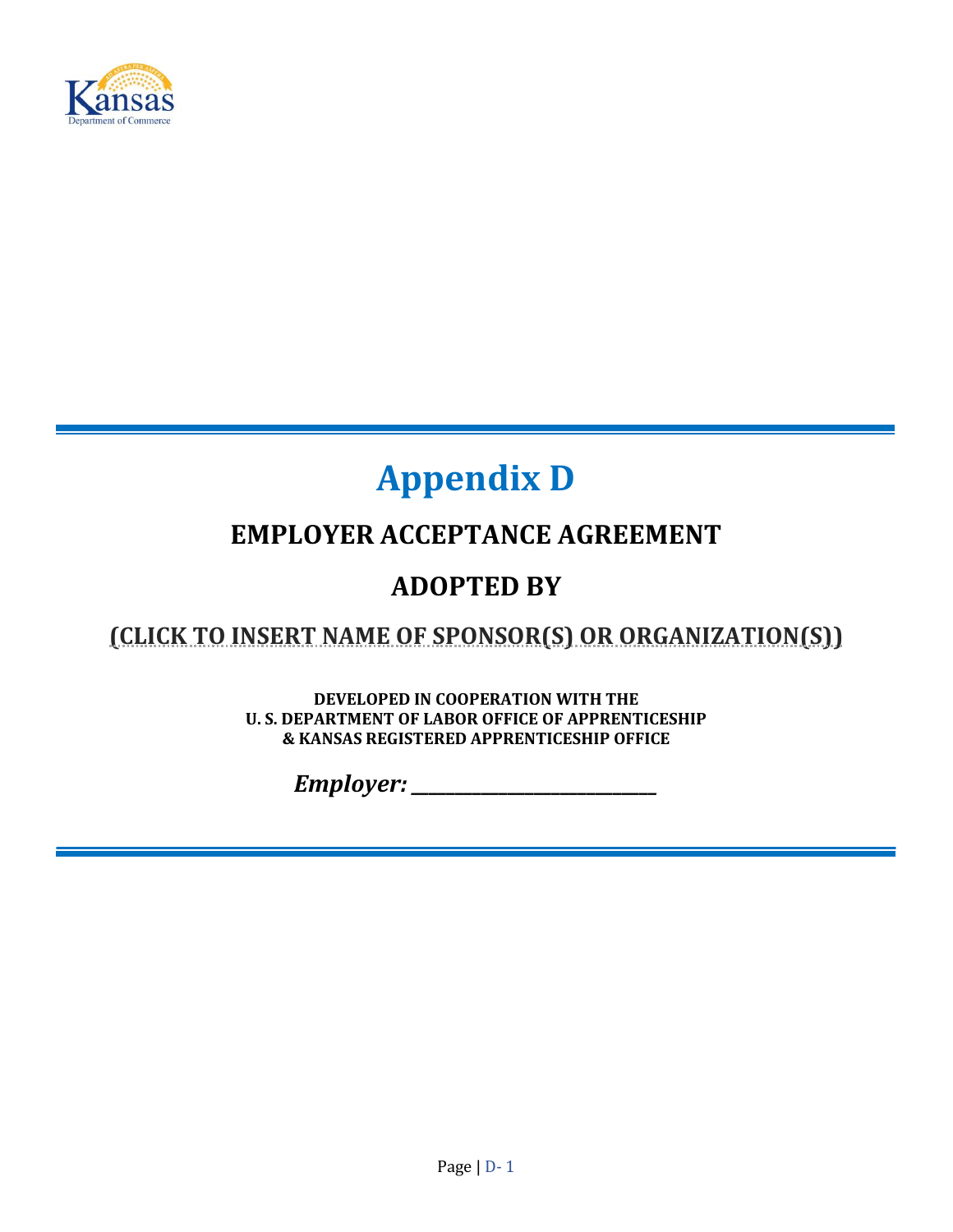

### **Appendix D EMPLOYER ACCEPTANCE AGREEMENT**

The undersigned employer hereby subscribes to the provisions of the Apprenticeship Standards formulated and registered by the *Dwayne Peaslee Technical Training Center* and agree(s) to carry out the intent and purpose of said Standards for *(Occupation)* and accompanying Appendices and to abide by the rules and decisions of the Sponsor established under these Apprenticeship Standards. The undersigned employer further agrees to allow the *Dwayne Peaslee Technical Training Center* to access the employer's records to confirm compliance with the terms of the Apprenticeship Standards and requirements of 29 CFR Part 29, subpart A, and Part 30.*(Employer's name)* have been furnished a copy of the Standards and have read and understood them, and request certification to train apprentices under the provisions of these Standards. On-the-job, the apprentice is hereby assured qualified training personnel and adequate supervision during the apprenticeship. The training should follow the approved Work Process Schedule and Related Instruction Outline including the rotation of tasks. The employer further agrees to follow the selection procedures per the approved Standards consistent with the requirements set forth in 29 CFR § 30.10(b). This employer acceptance agreement will remain in effect until canceled voluntarily or revoked by the Sponsor, Employer, or the Registration Agency.

| (Print Name of Employer Representative) | (Print Name of Sponsor Representative) |
|-----------------------------------------|----------------------------------------|
|                                         |                                        |
| (On Behalf of Employer)                 | (On Behalf of Sponsor)                 |
|                                         |                                        |
|                                         |                                        |
|                                         |                                        |
|                                         |                                        |
|                                         |                                        |
|                                         |                                        |
|                                         |                                        |
|                                         |                                        |
|                                         |                                        |
| cc: Registration Agency                 |                                        |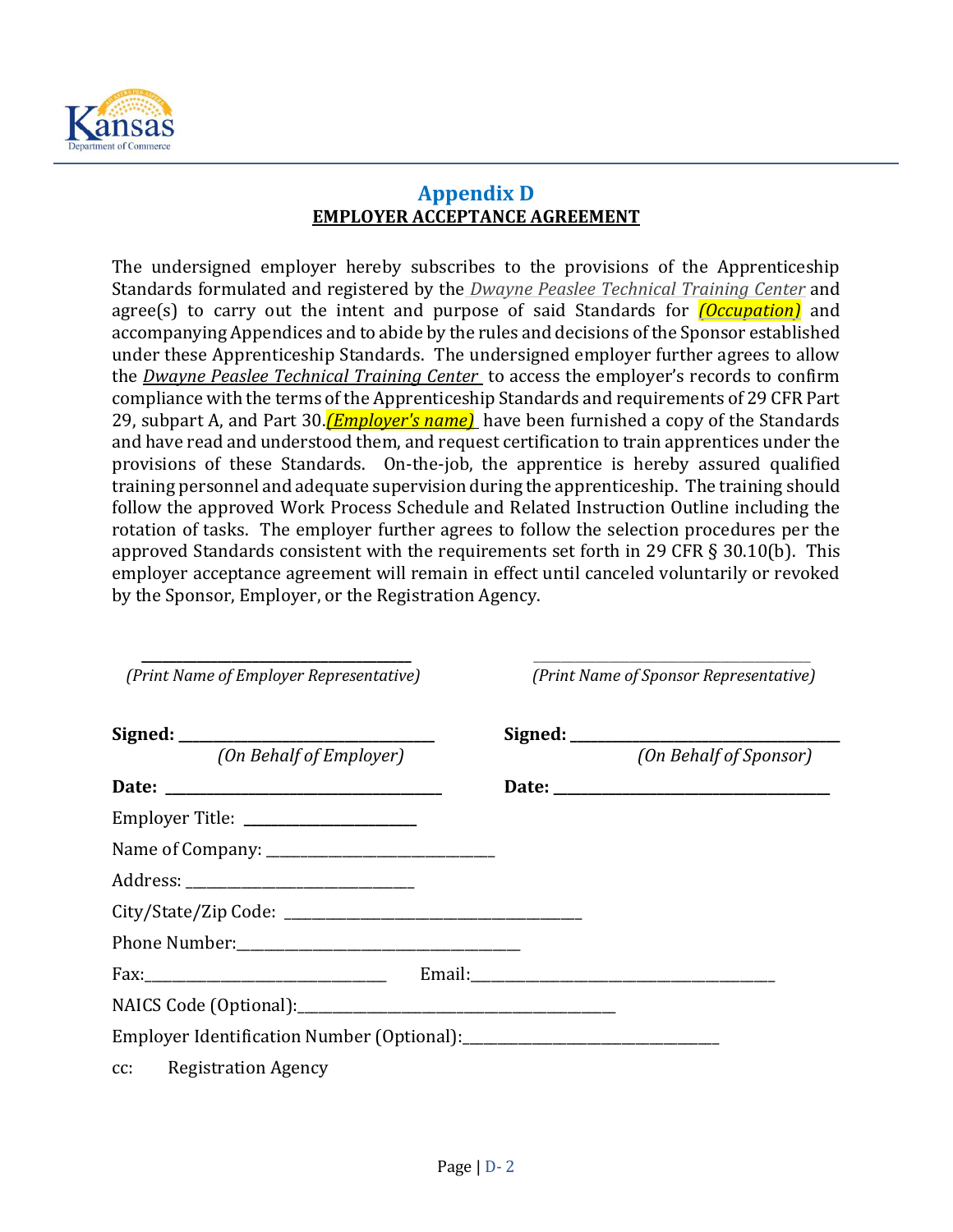

#### **(New Page for each occupation)**

#### **EMPLOYER MODIFICATIONS TO STANDARDS OF APPRENTICESHIP AND APPENDICES**

**OCCUPATION TITLE: O\*NET-SOC CODE: 00-0000.00 RAPIDS CODE: 0000**

Company employs total workers.

Company employs \_\_\_\_\_\_\_\_\_\_ Journeyworkers.

#### **Standards of Apprenticeship**

SECTION I B. - Minimum Qualifications (If not same as Standards)

An apprentice must be at least *#* years (Enter an age of at least 16 years) of age, except where a higher age is required by law, and must be employed to learn an apprenticeable occupation. Please include any additional qualification requirements as appropriate (optional):

 $\Box$  There is an educational requirement of  $\rule{1em}{0.15mm}$ 

 $\Box$  There is a physical requirement of

 $\Box$  The following aptitude test(s) will be administered \_\_\_\_\_\_

 $\Box$  A valid driver's license is required.

☐ Other \_\_\_\_\_\_\_\_\_\_\_\_\_\_\_\_\_\_\_\_\_\_\_\_\_\_\_\_\_\_\_\_\_\_\_\_\_\_\_\_\_\_

#### SECTION I D. - RELATED INSTRUCTION

Hours Instruction Provided:  $\Box$  during Work Hours /  $\Box$  during Non-Work Hours /  $\Box$  Both

Apprentice ☐ **will /** ☐ **will not** be paid for hours spent attending related instruction classes during nonwork hours.

### **Appendix A Changes – Wage Scale - Work Process Schedule - Related Instruction Outline**

☐Not Applicable / ☐ Attached

#### **Selection Procedure:**

☐ Not Applicable / ☐ Attached

#### **Appendix C Changes - Affirmative Action Plan**

☐ Not Applicable / ☐ Attached